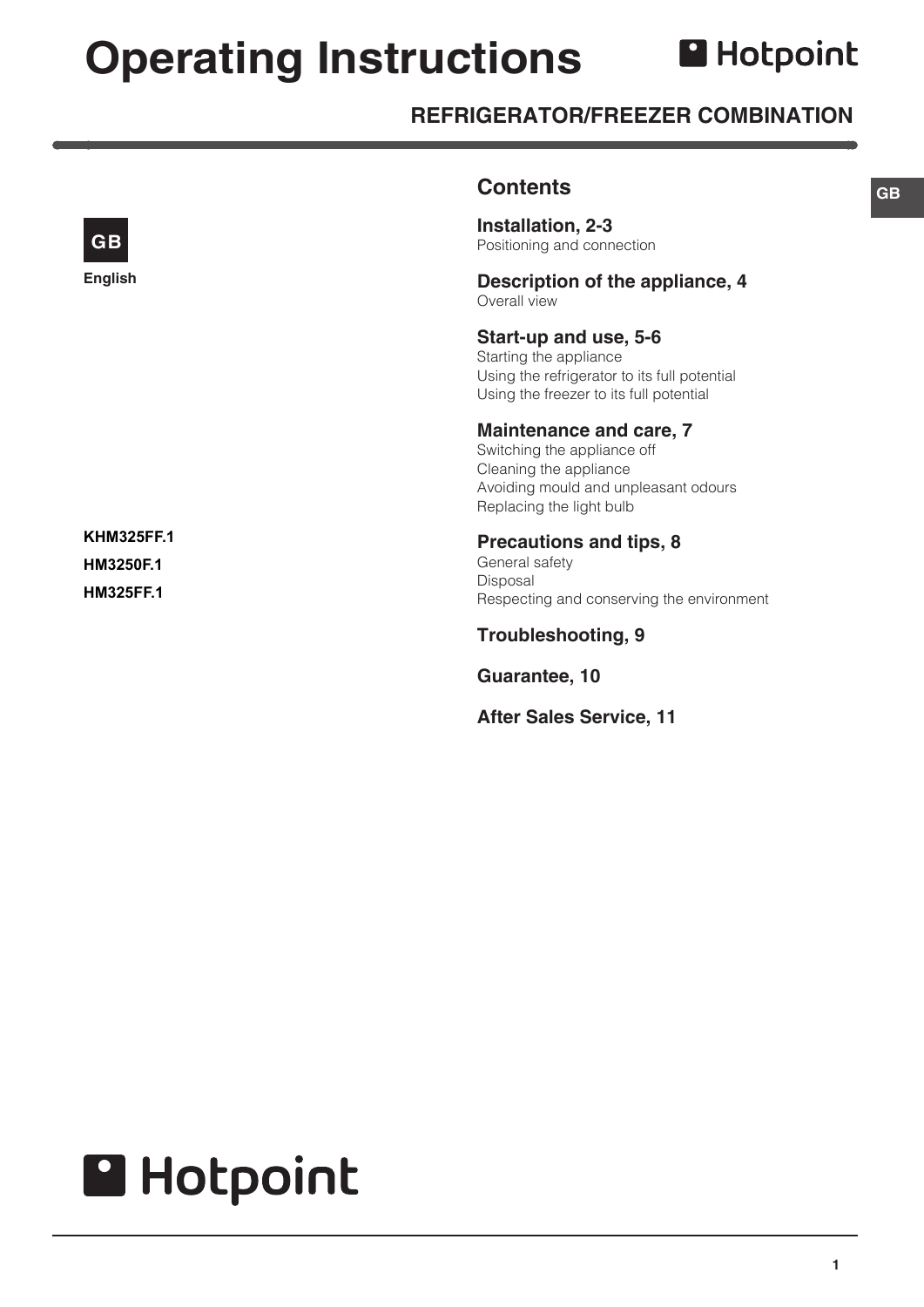# **Installation**

**GB**

! Before operating your new appliance, please read these operating instructions carefully. They contain important information for safe use, installation and care of the appliance.

! Please keep these operating instructions for future reference. Pass them on to possible new owners of the appliance.

## **Positioning and connection**

#### **Positioning**

1. Place the appliance in a well-ventilated humidity-free room.

2. Do not obstruct the rear fan grills. The compressor and condenser give off heat and require good ventilation to operate correctly and save energy.

3. Ensure the appliance is far away from any sources of heat (direct sunlight, electric stove, etc.).

#### **Electrical connections**

After transportation of the appliance, carefully place it vertically and wait at least 3 hours before connecting it to the electricity mains. Before inserting the plug into the electrical socket ensure the following:

- The appliance is earthed and the plug is compliant with the law.
- The socket can withstand the maximum power of the appliance, which is indicated on the data plate located on the bottom left side of the fridge (e.g. 150 W).
- The voltage must be in the range between the values indicated on the data plate located on the bottom left side (e.g. 220-240V).
- The socket is compatible with the plug of the appliance.

If the socket is incompatible with the plug, ask an authorised technician to replace it (see Assistance). Do not use extension cords or multiple sockets.

! Once the appliance has been installed, the power supply cable and the electrical socket must be easily accessible.

! The cable must not be bent or compressed.

! The cable must be checked regularly and replaced by authorised technicians only (see Assistance).

#### ! **The manufacturer declines any liability should these safety measures not be observed.**

Your appliance is supplied with a 13amp fused plug that can be plugged into a 13amp socket for immediate use. Before using the appliance please read the instructions below.

#### **WARNING:**

#### **THIS APPLIANCE MUST BE EARTHED.**

#### **Replacing fuse covers:**

When replacing a faulty fuse, a 13amp ASTA approved fuse to BS 1362 should always be used and the fuse cover re-fitted.

If the fuse cover is lost, the plug must not be used until a replacement is obtained.

#### **Replacement fuse covers:**

If a replacement fuse cover is fitted, it must be of the correct colour as indicated by the coloured marking or the colour that is embossed in words on the base of the plug.

#### **Changing the plug:**

#### **Removing the plug**

If your appliance has a non-rewireable moulded plug and you should wish to remove it to add a longer cable or to re-route the mains cable through partitions, units etc. please ensure that either:

The plug is replaced by a fused 13amp rewireable plug bearing the BSI mark of approval.

or

The mains cable is wired directly into a 13amp cable outlet, controlled by a switch (in compliance with BS 5733) which is accessible without moving the appliance.

#### **Disposing of the plug**

Cut off and dispose of the supplied plug if it does not fit your socket. The cable should be cut as close as possible to the moulded plug. Remove the fuse.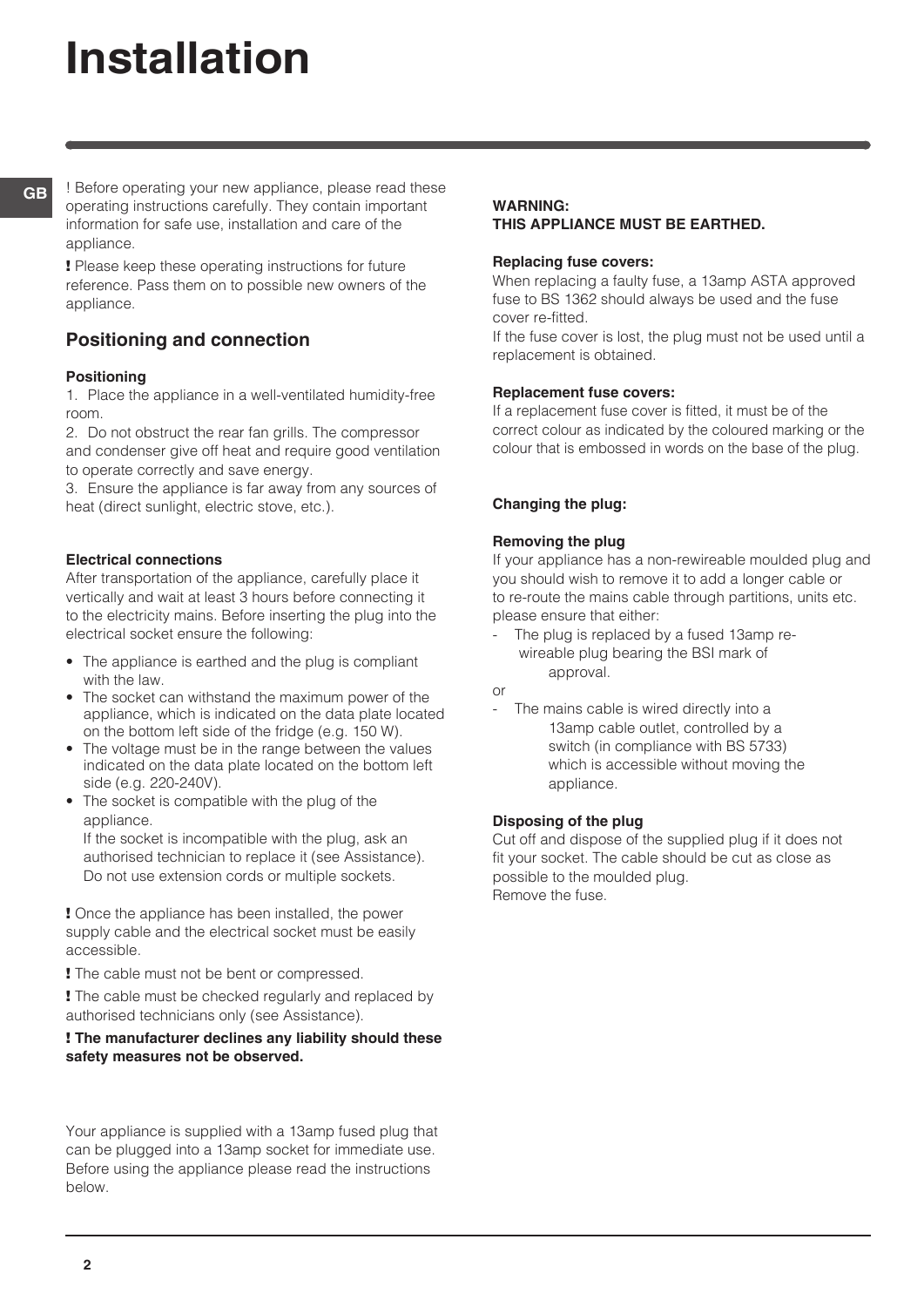#### **WARNING: To avoid a shock hazard do not insert the discarded plug into a socket anywhere else.**

#### **Fitting a new plug**

#### **IMPORTANT:**

WIRES IN THE MAINS LEAD ARE COLOURED IN ACCORDANCE WITH THE FOLLOWING CODE...

- Green and Yellow Earth Blue - Neutral Brown - Live
	-



As the colours of the wires in the mains lead may not correspond with the coloured markings identifying the terminals in your plug, proceed as follows:

- Connect Green and Yellow wire to terminal marked 'E' or  $\frac{1}{\sqrt{2}}$  or coloured Green and Yellow.
- Connect Brown wire to terminal marked 'L' or coloured red or brown.
- Connect Blue wire to terminal marked 'N' or coloured Black or Blue.

If a 13amp plug (BS 1363) is used it must be fitted with a 13amp fuse. A 15amp plug must be protected by a 15amp fuse, either in the plug or adaptor or at the distribution board.

**If you are in any doubt about the electrical supply to your machine, consult a qualified electrician before use.**

**CE Marking certifies that this appliance conforms to the following EEC directives : Low Voltage Equipment - 73/23/EEC & 93/68 EEC Electromagnetic Compatibility 89/336/EEC, 92/31/EEC & 93/68/EEC**

**PLEASE PHONE US TO REGISTER YOUR APPLIANCE AND ACTIVATE YOUR 5 YEAR PARTS GUARANTEE ON 08448 24 24 24**

**3**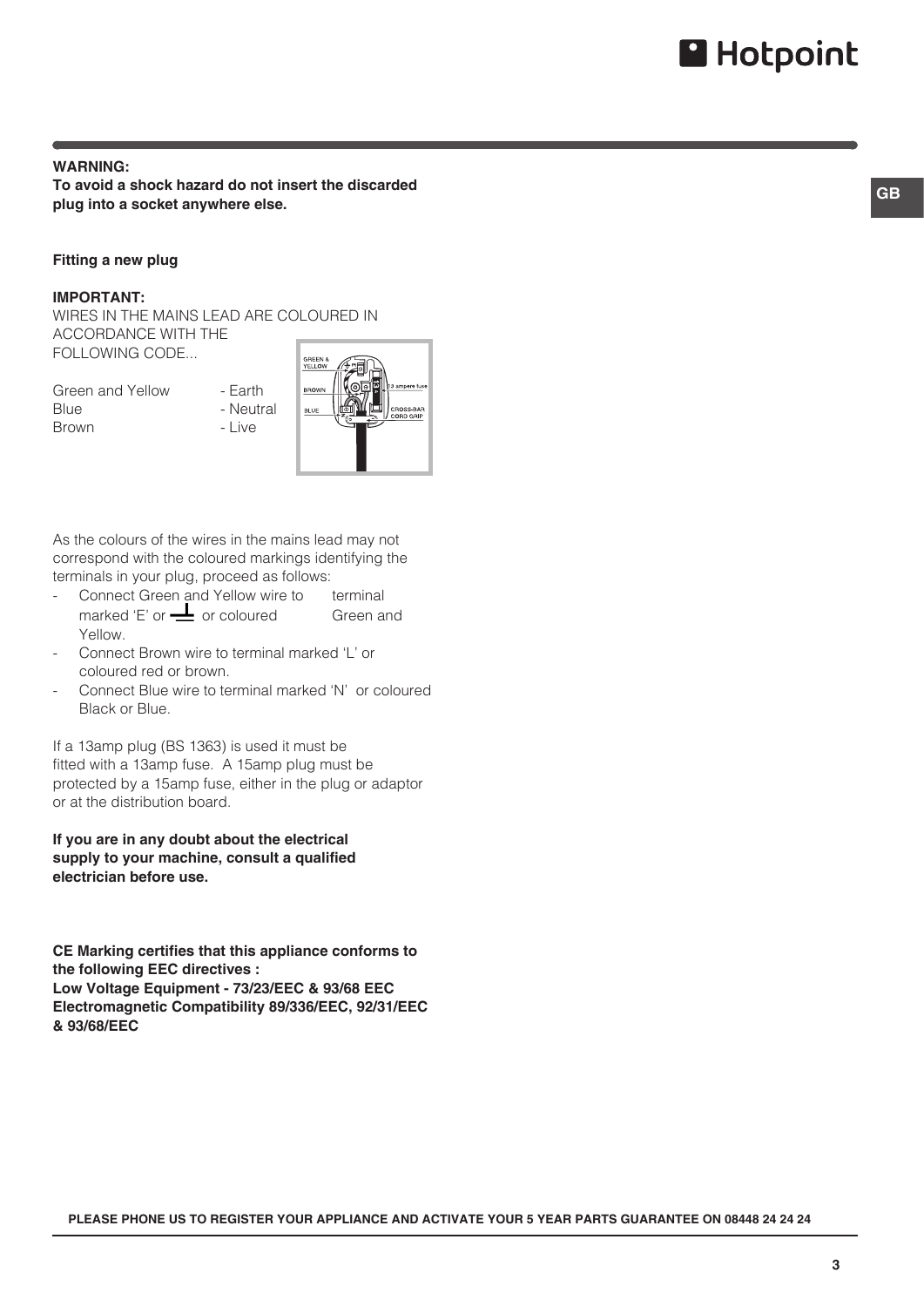# **Description of the appliance**

#### **GB**

#### **Overall view**

The instructions contained in this manual are applicable to different model refrigerators. The diagrams may not directly represent the appliance purchased. For more complex features, consult the following pages.



**•** Varies by number and/or position. Available only on certain models.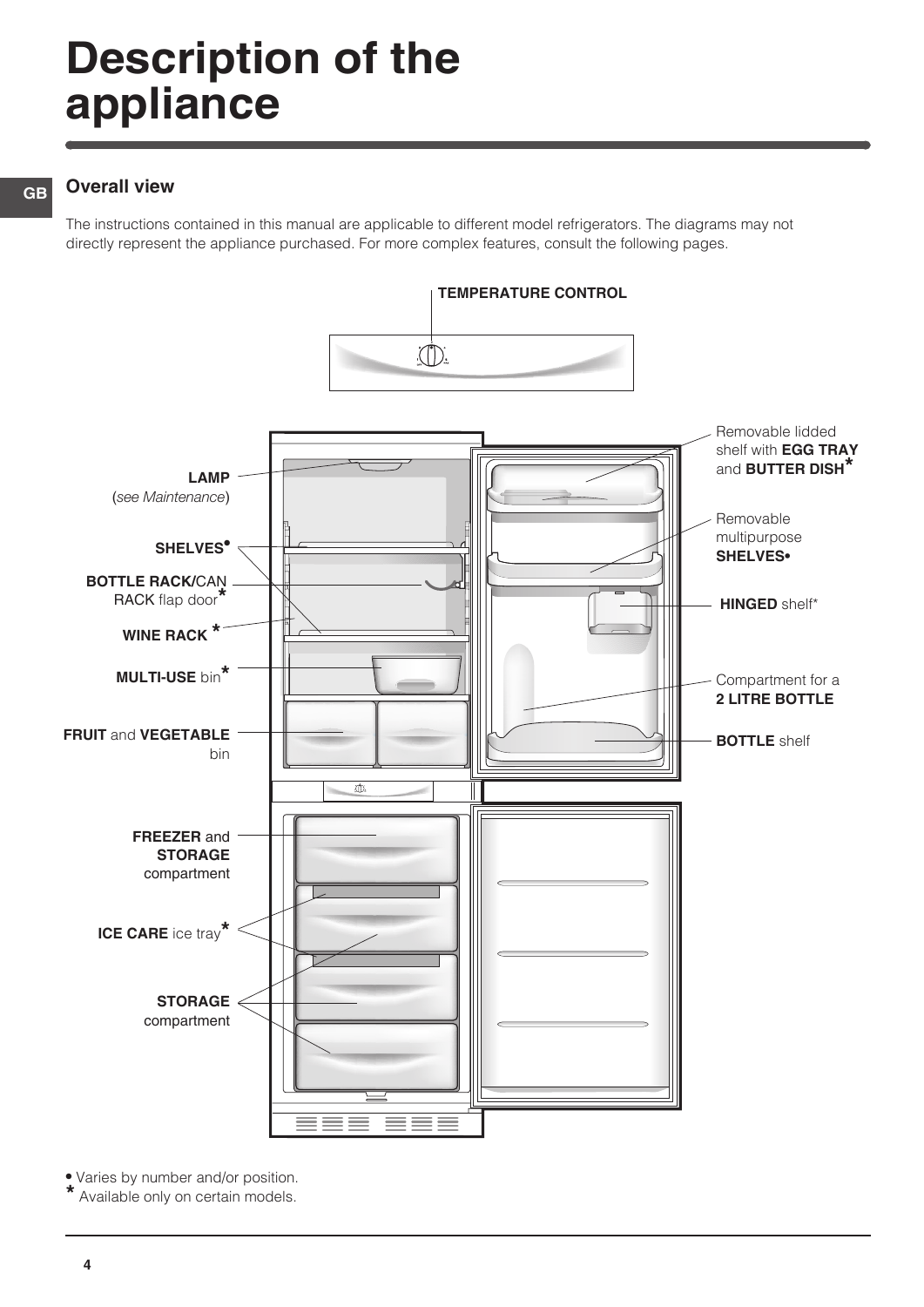# **Start-up and use**

## **Starting the appliance**

#### ! **Before starting the appliance, follow the installation instructions** (see Installation).

! Before connecting the appliance, clean the compartments and accessories well with lukewarm water and bicarbonate.

- 1. Insert the plug into the socket and ensure that the internal light illuminates.
- 2. Turn the TEMPERATURE ADJUSTMENT knob to an average value. After a few hours you will be able to put food in the refrigerator.

## **Using the refrigerator to its full potential**

The temperature inside the refrigerator compartment automatically adjusts itself according to the position of the thermostat knob.

**1** = warmest **5** = coldest

We recommend, however, a medium position. The cooling section of the refrigerator is located inside the back wall of the refrigerator compartment for increased space and improved aesthetics. During operation, the back wall will be covered in frost or water droplets depending on whether the compressor is operating or paused. Do not worry, the refrigerator is functioning normally.

 If the TEMPERATURE ADJUSTMENT knob has been set on high values with large quantities of food and with a high ambient temperature, the appliance can operate continuously, resulting in excessive frost formation and excessive energy consumption: compensate for this by shifting the knob towards lower values (defrosting will occur automatically).

In static appliances, the air circulates in a natural way: the colder air tends to move downwards as it is heavier. The food should be stored as follows:

| Food                                  | Arrangement inside the<br>refrigerator         |
|---------------------------------------|------------------------------------------------|
| Fresh fish and meat                   | Above the fruit and vegetable bins             |
| Fresh cheese                          | Above the fruit and vegetable bins             |
| Cooked food                           | On any shelf                                   |
| Salami, loaves of bread,<br>chocolate | On any shelf                                   |
| Fruit and vegetables                  | In the fruit and vegetable<br>compartment bins |
| Eggs                                  | On the shelf provided                          |
| Butter and margarine                  | On the shelf provided                          |
| Bottles, drinks, milk                 | On the shelves provided                        |

- Place only cold or lukewarm foods in the compartment, not hot foods (see Precautions and tips).
- Remember that cooked foods do not last longer than raw foods.
- Do not store liquids in open containers. They will increase humidity in the refrigerator and cause condensation to form.

#### **SHELVES**: with or without grill.

Due to the special guides the shelves are removable and the height is adjustable (see diagram), allowing easy storage of large containers and food. Height can be adjusted without complete removal of the shelf.



**MULTI-USE\*** bin: to store food (such as cold meats) for a long time and also prevent odours from lingering in the refrigerator.

**BOTTLE RACK/ CAN RACK\*** flap door: to store a bottle or several cans horizontally (see diagram). When not in use, close the flap door to increase the space in the refrigerator compartment.





**WINE AREA\***: to store up to three bottles of wine (see diagram). The air circulates freely between the bottles guaranteeing rapid cooling. When not in use, close it to increase the space on the shelf.

**PLEASE PHONE US TO REGISTER YOUR APPLIANCE AND ACTIVATE YOUR 5 YEAR PARTS GUARANTEE ON 08448 24 24 24**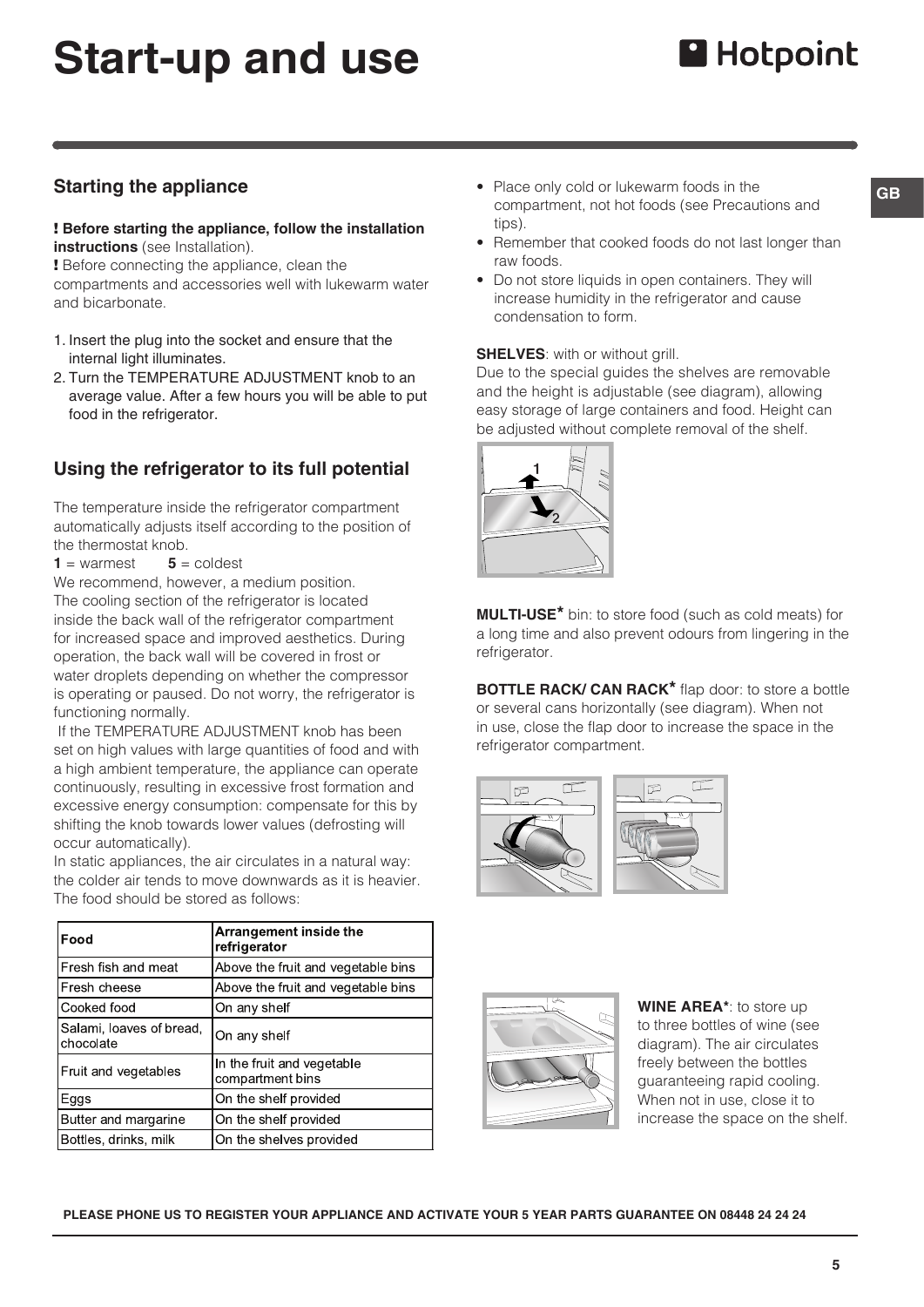## **GB Using the freezer to its full potential**

- Do not re-freeze food that is defrosting or that has already been defrosted. These foods must be cooked and eaten (within 24 hours).
- Fresh food that needs to be frozen must not come into contact with food that has already been defrosted. Fresh food must be stored above the grill in the freezer compartment and if possible be in direct contact with the walls (side and rear), where the temperature drops below -18°C and guarantees rapid freezing.
- Do not place glass bottles which contain liquids, and which are corked or hermetically sealed in the freezer because they could break.
- The maximum quantity of food that may be frozen daily is indicated on the plate containing the technical properties located on the bottom left side of the refrigerator compartment (for example: Kg/24h: 4)
- In order to obtain a greater amount of space in the freezer compartment, you may remove the bins (except the lowest bin and the special COOL CARE ZONE bin (if exists), which has an adjustable temperature) and place the food directly onto the racks/glass shelves supplied [where present].

**!** To avoid blocking the air circulation inside the freezer compartment, it is advisable not to obstruct the ventilation holes with food or containers.

! Do not open the door during freezing.

! If there is a power cut or malfunction, do not PLEASE PHONE US TO REGISTER YOUR APPLIANCE AND ACTIVATE YOUR 5 YEAR PARTS GUARANTEE ON 08448 24 24 24open the freezer door. This will help maintain the temperature inside the freezer, ensuring that foods are conserved for at least 9 -14 hours.

! If the room temperature drops below 14°C for an extended period of time, the ideal temperature will not be reached in the freezer compartment and food preservation will be reduced.

#### **Ice tray**

The fact that they are situated on the top part of the freezer drawers ensures greater cleanliness: the ice no longer comes into contact with the food placed inside the freezer compartment; furthermore, the dripping of the water during filling is avoided (a lid to cover up the hole after filling with water is also provided).

- 1. Pull out the tray by pushing it up. Check that the tray is completely empty and fill it with water through the opening provided.
- 2. Take care not to exceed the level indicated (MAX WATER LEVEL). Excess water prevents the ice cubes from dispensing (if this happens, wait for the ice to melt and empty the tray).
- 3. Turn the tray 90°: due to the connected compartments each mould fills with water (see diagram).
- 4. Close the opening with the lid provided and put the tray back, placing the top part in the corresponding housing and allowing it to drop in again.
- 5. When the ice has formed (minimum time approximately 8 hours) knock the tray against a hard surface and wet the outside so that the ice cubes come loose and take them out through the opening.

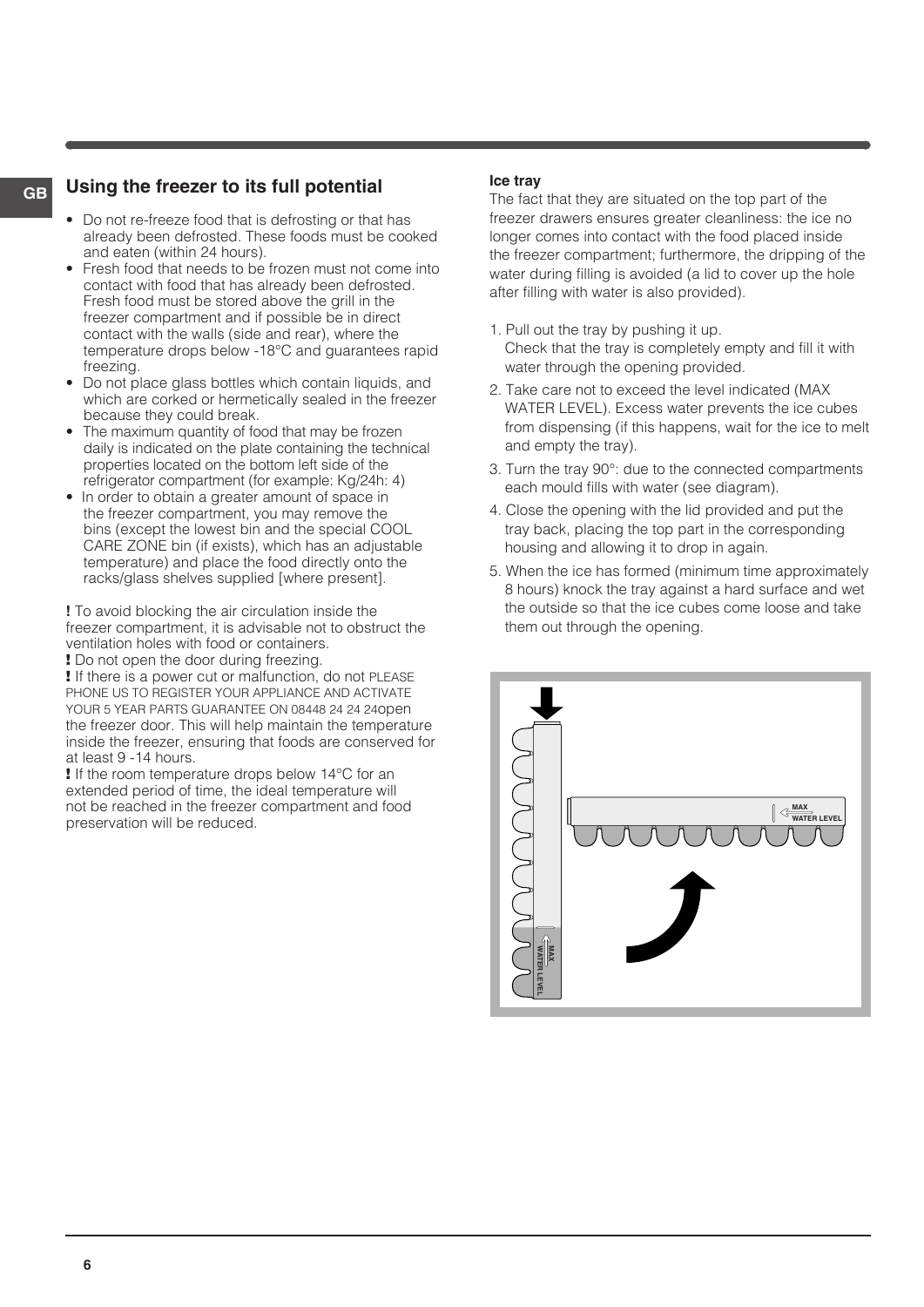# **Maintenance and care**

# **H**otpoint

### **Switching the appliance off**

During cleaning and maintenance it is necessary to disconnect the appliance from the electricity supply. It is not sufficient to set the temperature adjustment knobs on **0** (appliance off) to eliminate all electrical contact.

#### **Cleaning the appliance**

- We recommend you clean your fridge with our Professional Fridge cleaner.To order please call us on 08448 225 225 or visit www.hotpointservice.co.uk
- The external and internal parts, as well as the rubber seals may be cleaned using a sponge that has been soaked in lukewarm water and bicarbonate of soda or neutral soap. Do not use solvents, abrasive products, bleach or ammonia.
- The removable accessories may be soaked in warm water and soap or dishwashing liquid. Rinse and dry them carefully.
- The back of the appliance may collect dust which can be removed by delicately using the hose of a vacuum cleaner set on medium power. The appliance must be switched off and the plug must be pulled out before cleaning the appliance.

### **Avoiding mould and unpleasant odours**

- The appliance is manufactured with hygienic materials which are odour free. In order to maintain an odour free refrigerator and to prevent the formation of stains, food must always be covered or sealed properly.
- If you want to switch the appliance off for an extended period of time, clean the inside and leave the doors open.

### **Defrosting the appliance**

! Follow the instructions below.

To replace the light bulb in the refrigerator compartment, pull out the plug from the electrical socket. Follow the instructions below.

#### **Defrosting the refrigerator compartment**



The refrigerator has an automatic defrosting function: water is ducted to the back of the appliance by a special discharge outlet (see diagram) where the heat produced by the compressor causes it to evaporate. It is necessary

to clean the discharge hole regularly so that the water can flow out easily.

### **Replacing the light bulb**

To replace the light bulb in the refrigerator compartment, pull out the plug from the electrical socket. Follow the instructions below.



Access the light bulb (A) by unscrewing the fixing screw (B) which is located at the back of the lampcover, as shown (*see diagram*). Replace it with a similar light bulb, the power of which should not exceed 15W.

**PLEASE PHONE US TO REGISTER YOUR APPLIANCE AND ACTIVATE YOUR 5 YEAR PARTS GUARANTEE ON 08448 24 24 24**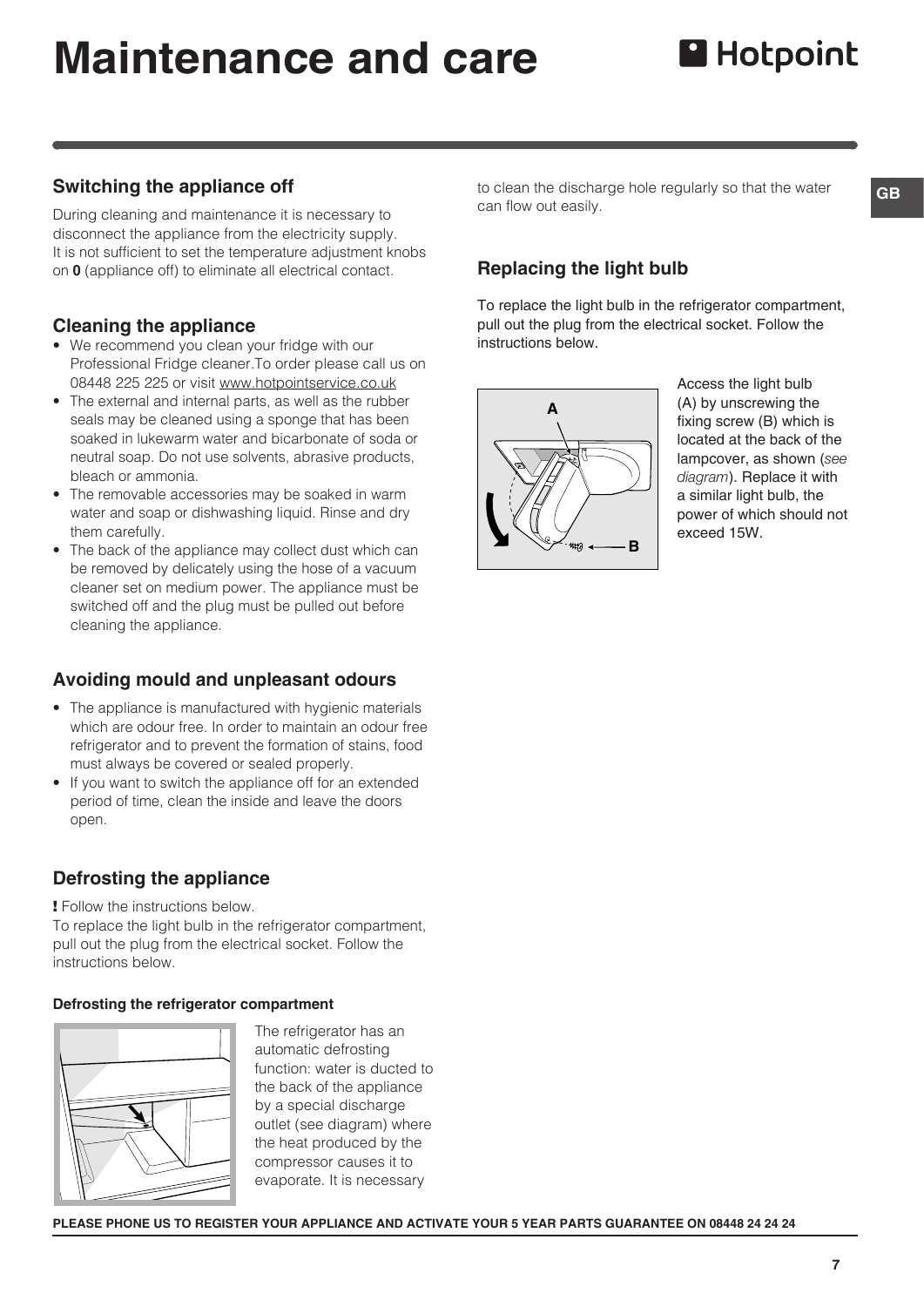# **Precautions and tips**

**GB**

! The appliance was designed and manufactured in compliance with international safety standards. The following warnings are provided for safety reasons and must be read carefully.



This appliance complies with the following **Community Directives:** 

- 73/23/EEC of 19/02/73 (Low Voltage) and subsequent amendments;



Compatibility) and subsequent amendments; - 2002/96/CE..

## **General safety**

- The appliance was designed for domestic use inside the home and is not intended for commercial or industrial use.
- The appliance must be used to store and freeze food products by adults only and according to the instructions in this manual.
- The appliance must not be installed outdoors, even in covered areas. It is extremely dangerous to leave the appliance exposed to rain and storms.
- Do not touch the appliance with bare feet or with wet or moist hands and feet.
- Do not touch the internal cooling elements: this could cause skin abrasions or frost/freezer burns.
- When unplugging the appliance always pull the plug from the mains socket, do not pull on the cable.
- Before cleaning and maintenance, always switch off the appliance and disconnect it from the electrical supply. It is not sufficient to set the temperature adjustment knobs on **0** (appliance off) to eliminate all electrical contact.
- In the case of a malfunction, under no circumstances should you attempt to repair the appliance yourself. Repairs carried out by inexperienced persons may cause injury or further malfunctioning of the appliance.
- Do not use any sharp or pointed utensils or electrical equipment - other than the type recommended by the manufacturer - inside the frozen food storage compartments.
- Do not put ice cubes taken directly from the freezer into your mouth.
- Do not allow children to tamper with the controls or play with the appliance. Under no circumstance should they be allowed to sit on the bins or to hang from the door.
- Keep packaging material out of the reach of children! It can become a choking or suffocation hazard.
- This appliance is not intended for use by persons (including children) with reduced physical, sensory or mental capabilities, or lack of experience and knowledge, unless they have been given supervision or instruction concerning use of the appliance by a person responsible for their safety.

• Children should be supervised to ensure that they do not play with the appliance.

## **Disposal**

- Observe local environmental standards when disposing packaging material for recycling purposes.
- The European Directive 2002/96/EC on Waste Electrical and Electronic Equipment (WEEE), requires that old household electrical appliances must not be disposed of in the normal unsorted municipal waste stream. Old appliances must be collected separately in order to optimise the recovery and recycling of the materials they contain and reduce the impact on human health and the environment. The crossed out "wheeled bin" symbol on the product reminds you of your obligation, that when you dispose of the appliance it must be separately collected. Consumers should contact their local authority or retailer for information concerning the correct disposal of their old appliance.

### **Respecting and conserving the environment**

- Install the appliance in a fresh and well-ventilated room. Ensure that it is protected from direct sunlight and do not place it near heat sources.
- Try to avoid keeping the door open for long periods or opening the door too frequently in order to conserve energy.
- Do not fill the appliance with too much food: cold air must circulate freely for food to be preserved properly. If circulation is impeded, the compressor will work continuously.
- Do not place hot food directly into the refrigerator. The internal temperature will increase and force the compressor to work harder and will consume more energy.
- Defrost the appliance if ice forms (see Maintenance). A thick layer of ice makes cold transference to food products more difficult and results in increased energy consumption.
- Regularly check the door seals and wipe clean to ensure they are free of debris and to prevent cold air from escaping (see Maintenance).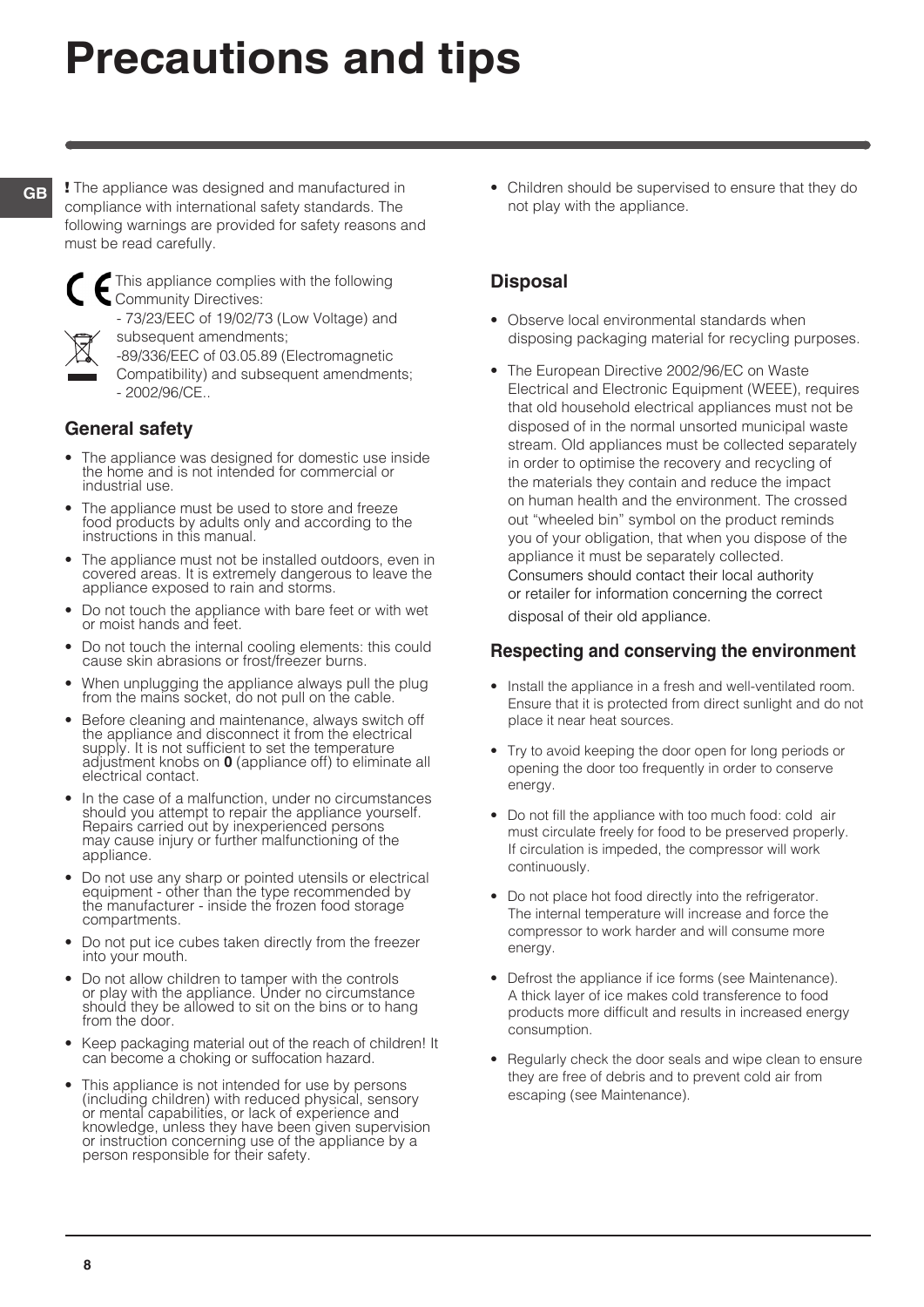# **Troubleshooting**

If the appliance does not work, before calling for Assistance (see Assistance), check for a solution from the following list.

#### **Malfunctions:**

**cool well.**

**Possible causes / Solutions:**

- The plug has not been inserted into the electrical socket, or not far enough to make contact, or there is no power in the house.
- The doors do not close properly or the seals are damaged.
- The doors are opened too frequently.
- The TEMPERATURE ADJUSTMENT knob is not in the correct position
- The refrigerator or the freezer have been over-filled.
- The atmospheric temperature of the area surrounding the appliance is lower than 14°C.
- The TEMPERATURE ADJUSTMENT knob is not in the correct position.
- The food is in contact with the back inside wall of the refrigerator.
- The door is not closed properly or is continuously opened.
- The outside ambient temperature is very high.
- The thickness of the frost exceeds 2-3 mm (see Maintenance).
- The appliance has not been installed on a level surface (see Installation).
- The appliance has been installed between cabinets that vibrate and make noise.
- The internal refrigerant makes a slight noise even when the compressor is off. This is not a defect, it is normal.
- These raised temperatures are necessary in order to avoid the formation of condensation on certain parts of the product.
- This shows the appliance is operating normally.
- The water discharge hole is blocked (see Maintenance).

**Don't forget should our advice fail to resolve the problem with your appliance please call us on 08448 224 224 to arrange an engineer visit. Or visit www.hotpointservice.co.uk**

**Product failures are fully covered by your 12 months parts and labour guarantee. However, if we attend and there is no product failure or the failure has been caused by damage, misuse or by incorrect installation, charges will apply.**

**PLEASE PHONE US TO REGISTER YOUR APPLIANCE AND ACTIVATE YOUR 5 YEAR PARTS GUARANTEE ON 08448 24 24 24**

**The food inside the refrigerator is beginning to freeze.**

**The internal light does not illuminate.**

**The refrigerator and the freezer do not** 

**The motor runs continuously.**

- **The appliance makes a lot of noise.**
- **Some of the external parts of the refrigerator become hot.**

**The back wall of the refrigerator unit is covered in frost or droplets of water.**

**There is water at the bottom of the refrigerator.**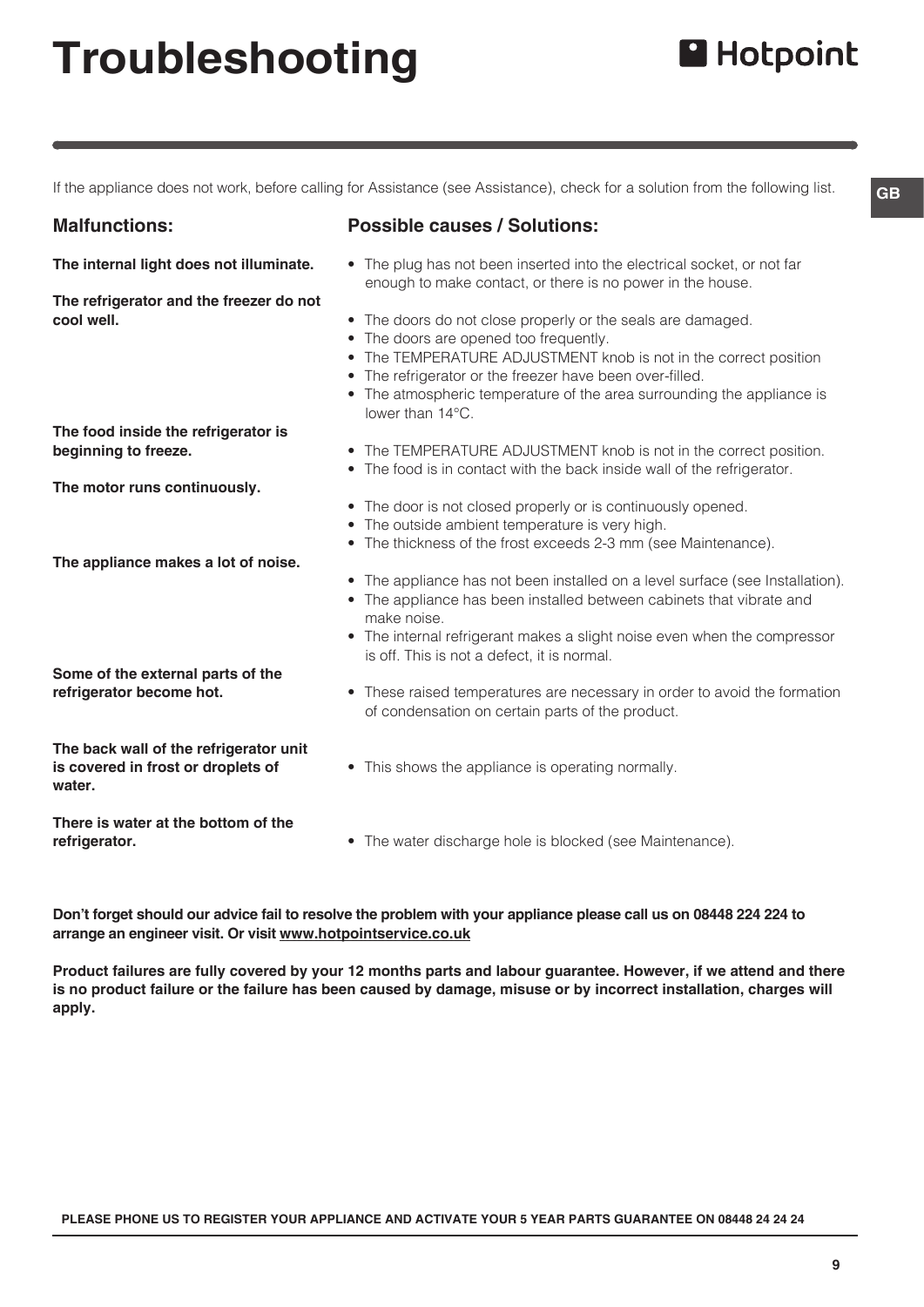# **GB Guarantee**

12 Months Parts and Labour Guarantee

Your appliance has the benefit of our manufacturer's guarantee, which covers the cost of breakdown repairs for twelve months from the date of purchase.

This gives you the reassurance that if, within that time, your appliance is proven to be defective because of either workmanship or materials, we will, at our discretion, either repair or replace the appliance at no cost to you.

#### **This guarantee is subject to the following conditions:**

- The appliance has been installed and operated correctly and in accordance with our operating and maintenance instructions.
- The appliance is used only on the electricity or gas supply printed on the rating plate.
- The appliance has been used for normal domestic purposes only.
- The appliance has not been altered, serviced, maintained, dismantled, or otherwise interfered with by any person not authorised by us.
- Any repair work must be undertaken by us or our appointed agent.
- Any parts removed during repair work or any appliance that is replaced become our property.
- The appliance is used in the United Kingdom or Republic of Ireland.

#### **The guarantee does not cover:**

- Damage resulting from transportation, improper use, neglect or interference or as a result of improper installation.
- Replacement of any consumable item or accessory . These include but are not limited to: plugs, cables, batteries, light bulbs, fluorescent tubes and starters, covers and filters.
- Replacement of any removable parts made of glass or plastic.

#### **THIS GUARANTEE WILL NOT APPLY IF THE APPLIANCE HAS BEEN USED IN COMMERCIAL OR NON-DOMESTIC PREMISES.**

#### **5 Year Parts Guarantee**

Hotpoint also offers you a free 5 year parts guarantee. This additional guarantee is conditional on you registering your appliance with us and the parts being fitted by one of our authorised engineers. There will be a charge for our engineer's time. To activate the extra parts warranty on your appliance, simply call our registration line on 08448 24 24 24 (ROI 01 230 0233).

#### **Extended Guarantees**

We offer a selection of repair protection plans that enable you to fully cover yourself against the expense of repair bills for the life of your policy. To find the ideal plan for you please call our advice line on 0 8448 226 226 (ROI 01 230 0233).

#### **Helpdesk Service**

We have a dedicated team who can provide free advice and assistance with your appliance if you experience any technical difficulties within the first 90 days of ownership. Simply call our Hotpoint Service Hotline on 08448 224 224 (ROI 01 230 0233) for telephone assistance, or, where necessary, to arrange for an engineer to call. If we cannot resolve the technical problem we will replace your machine or, if you prefer, give you your money back.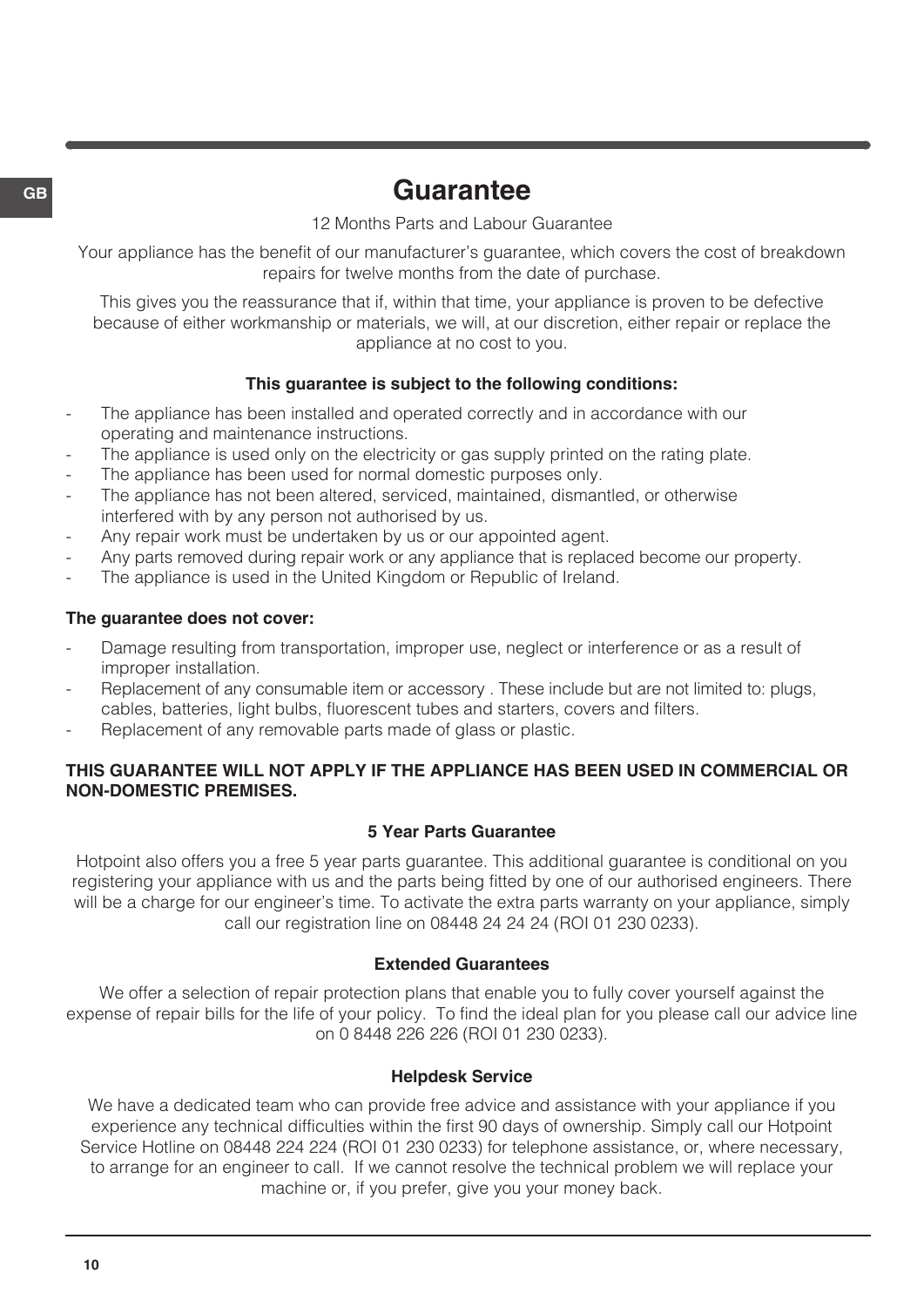# **After Sales Service**

No one is better placed to care for your Hotpoint appliance during the course of its working life than us the manufacturer.

# **Essential Contact Information**

### **Hotpoint Service**

We are the largest service team in Europe offering you access to 400 skilled telephone advisors and 1000 fully qualified engineers on call to ensure you receive fast, reliable, local service.

#### **UK: 08448 24 24 24 Republic of Ireland: 0818 313 413 www.hotpointservice.co.uk**

Please note: Our advisors will require the following information:

Model number:

Serial number:

### **Parts and Accessories**

We supply a full range of genuine replacement parts as well as accessory products that protect and hygienically clean your appliance to keep it looking good and functioning efficiently throughout its life.

#### **UK: 08448 225 225 Republic of Ireland: 0818 313 413 www.hotpointservice.co.uk**

#### **Appliance Registration**

We want to give you additional benefits of Hotpoint ownership. To activate your free 5 year parts guarantee you must register your appliance with us.

> **UK: 08448 24 24 24 Republic of Ireland: 01 230 0800 www.hotpointservice.co.uk**

**Indesit Company UK Ltd. Morley Way, Peterborough, PE2 9JB**

Indesit Company Unit 49 Airways Industrial Estate,Dublin 17



# **Recycling & Disposal Information**

As part of Hotpoint's continued commitment to helping the environment, Hotpoint reserves the right to use quality, recycled components to keep down customer costs and minimise material wastage.

Please dispose of packaging and old appliances carefully. Please see section "Precautions and tips" for details about disposal legislation. To minimise the risk of injury to children, remove the door, plug and cut the mains cable off flush with the appliance. Dispose of these parts separately to ensure that the appliance can no longer be plugged into a mains socket, and the door cannot be locked shut.